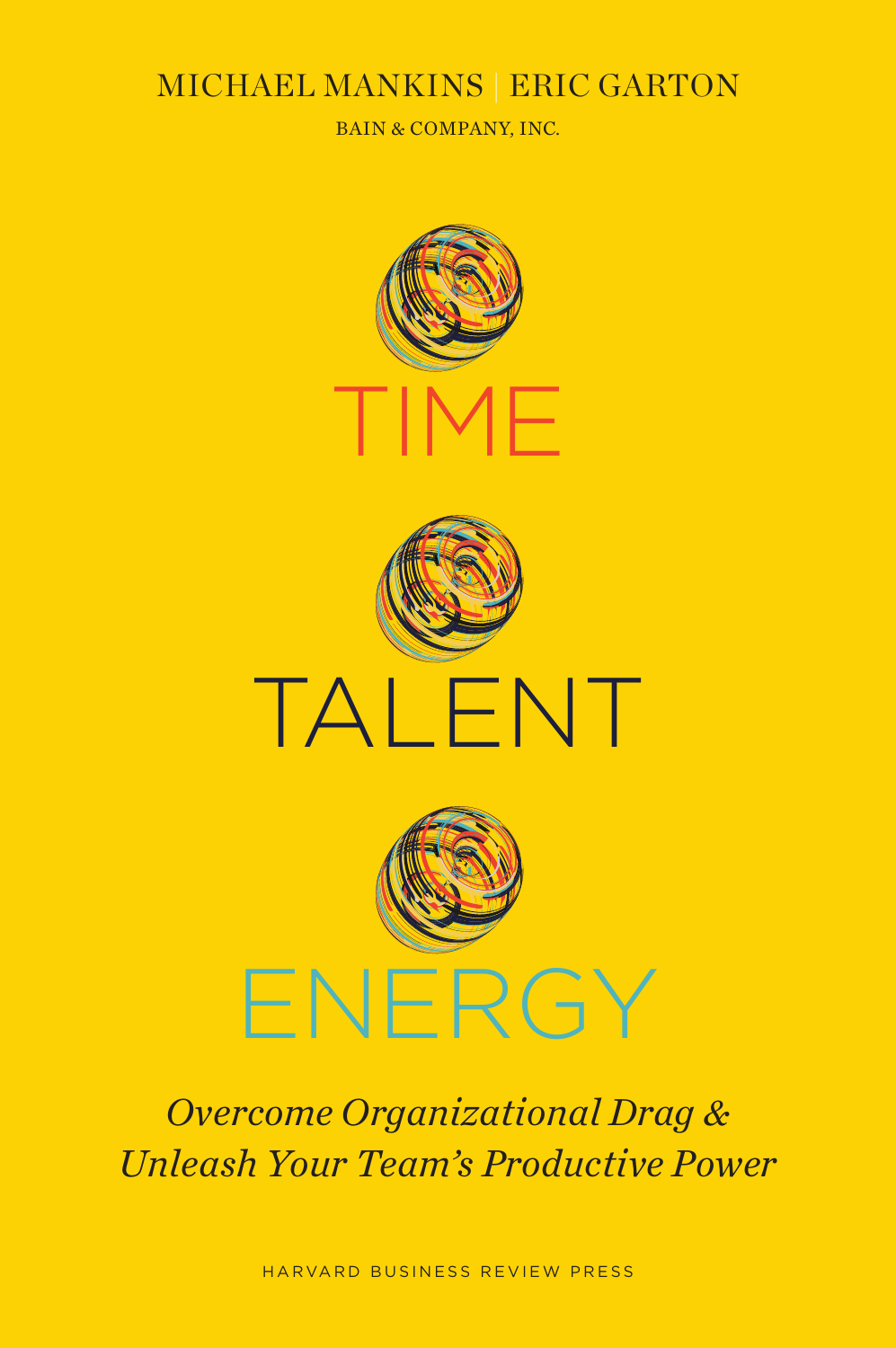# An Organization's Productive Power— and How to Unleash It

The common wisdom these days is that the business world is moving at lightning speed. That's certainly true in some respects. Technologies of all sorts evolve rapidly. Brash upstarts disrupt long-established businesses. The litany of examples is familiar.

But when you spend time inside the steel-and-glass offices of most large corporations, an entirely different phenomenon strikes you. Forget lightning, internet time, and all the other metaphors of speed. Here, things move *slowly*. Meetings drag on. Emails pile up unanswered. Delays are endemic, decisions postponed. To be sure, people seem impossibly busy. They stare intently at their computer screens and tap purposefully on their keyboards. They take meeting after meeting and call after call, often grabbing a quick lunch at their desks. They spend long hours in collaboration with colleagues who may be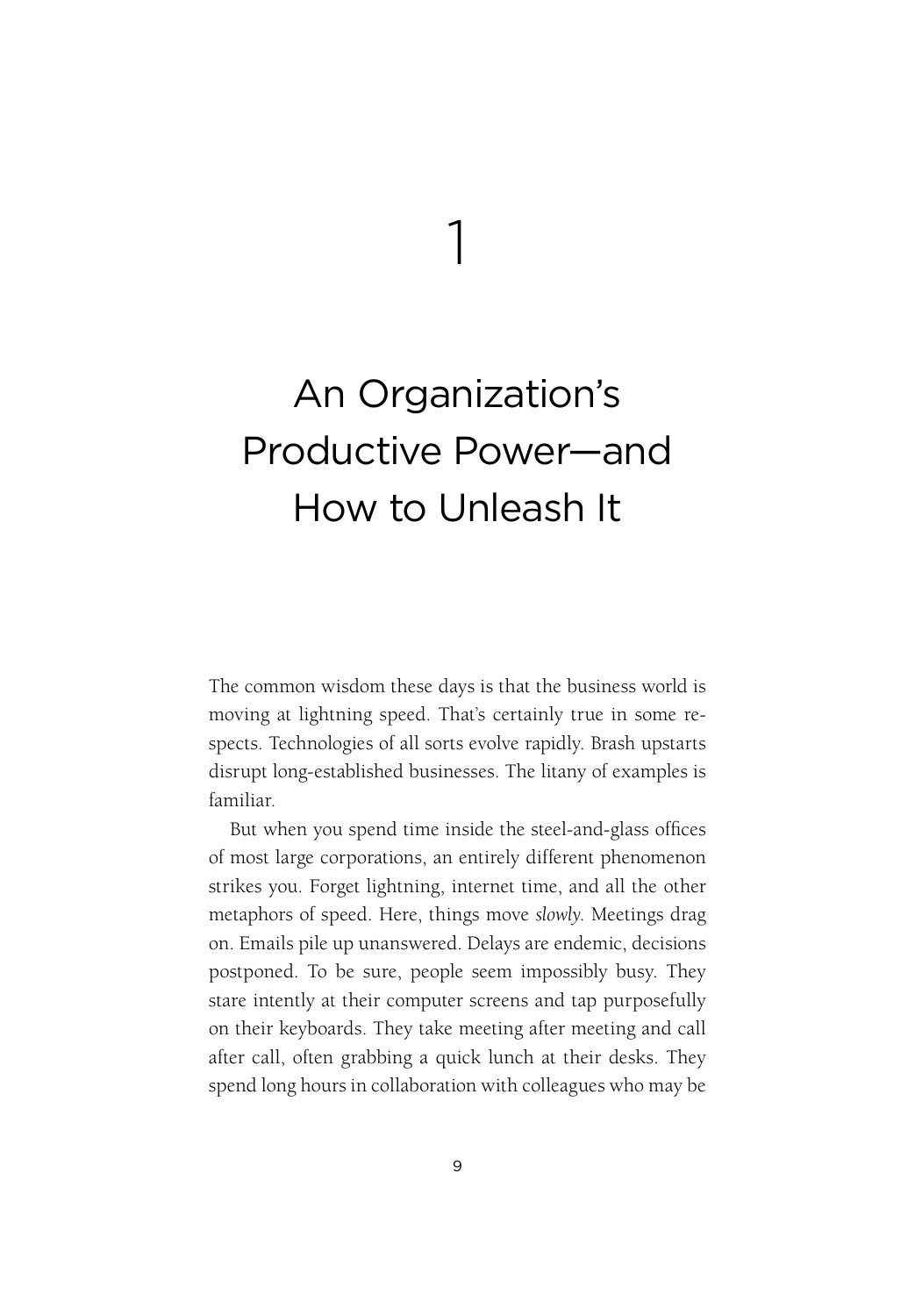half a world away, which can mean coming in early or staying late. But their output, the actual work they get done, is far less than it should be.

Economists would point to data indicating that overall productivity growth has declined appreciably since 2007 and, in some sectors, has barely kept pace with the rate of inflation.<sup>1</sup> White-collar productivity is likely to be part of this sluggish trend, though we can't say for sure because nobody compiles separate statistics on office workers. But you hardly need statistics to know that something is amiss in the corporate world. Ask any executive about his or her company's workforce and you are likely to hear concerns like these:

"We're supposed to have great people on board, but you wouldn't know it from the output we get."

"Too much of our people's time gets wasted. Meetings, email, IM-it's crazy."

"We hire some terrific people, but if they stick around here long enough they seem to lose their edge."

"There's too much bureaucracy in this company— people can't get their work done."

Nor do the gripes come only from the top. Front-line employees and midlevel managers tell us that they are constantly frustrated— by their company's procedures and rules, by the endless meetings and countless emails, by the layers of management that separate them from their unit's ultimate boss and from the customer. "You can't get anything done around here" is a common refrain. There seems to be an unbridgeable gap between what people at every level think they ought to be producing and what they are actually able to do.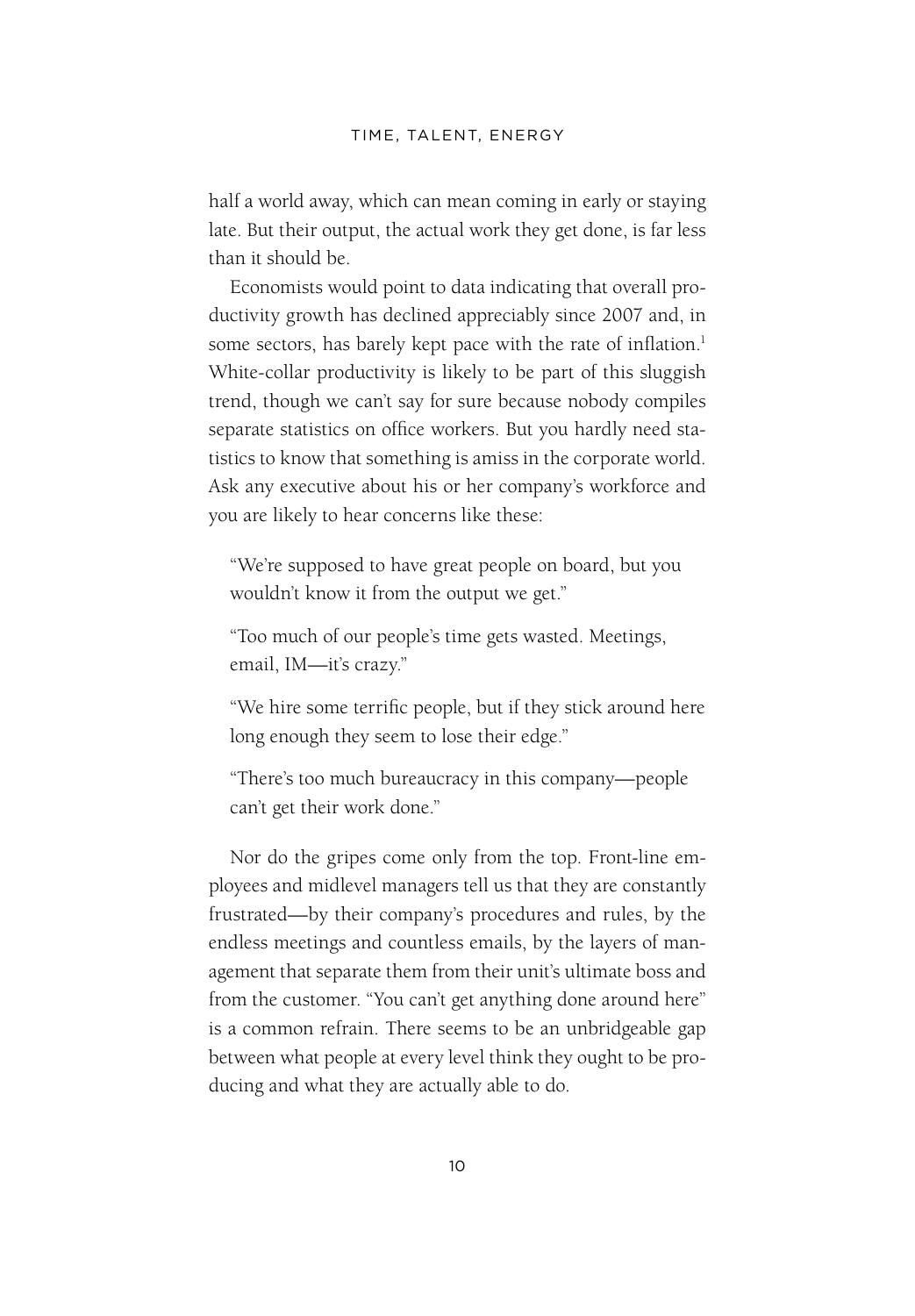The few existing data points support the image of organizations mired in the mud. According to recent studies by CEB, a research and advisory firm, the time and effort required to complete many critical business tasks grew significantly between 2010 and 2015. Hiring a new employee took sixtythree days in 2015, up from forty-two days just five years earlier. Delivering an office IT project took more than ten months, up from less than nine months in 2010. Entering into a B2B sales contract took 22 percent longer than it did five years earlier. And in many cases, it's not just the amount of time that grew— the number of people required to complete these tasks increased as well<sup>2</sup>

The implications for the economy are immense. Estimates by management scholars Gary Hamel and Michele Zanini suggest that corporate bureaucracy costs the US economy more than \$3 trillion each year. Deriving their data from US Bureau of Labor Statistics figures, Hamel and Zanini estimate there are 12.5 million surplus supervisors bogging down the economy and sapping workforce productivity. They further estimate that there may be as many as 8.9 million "paperpushing subordinates" carrying out chores of dubious value on behalf of these superiors. Redirecting these 21.4 million people into value- creating work could, in Hamel and Zanini's estimates, unleash \$3 trillion or more in annual US GDP. Similar bureaucracy undermines the performance of the United Kingdom, Germany, and most other developed economies.<sup>3</sup>

Today's companies thus face a new kind of strategic threat. On the one hand, the external environment is speeding up. A fast- changing digital world presents exactly the right kind of environment for nimble upstarts to displace slow- moving incumbents. On the other hand, the metabolic rate of many incumbents is slowing down. A sluggish organization, one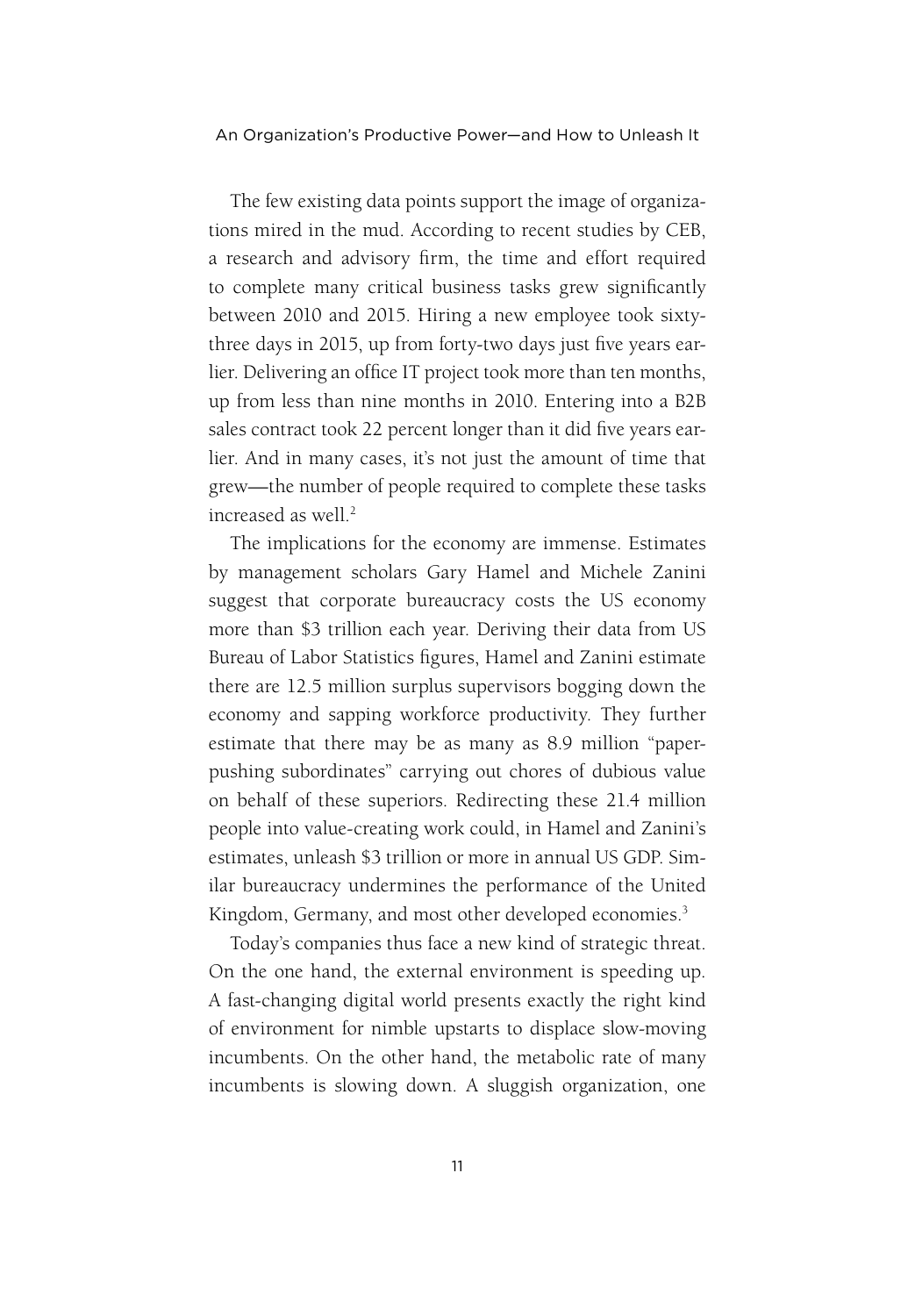that can't make quick decisions and take quick actions, leaves itself unusually vulnerable, at risk of being left in the dust, outpaced by leaner, fitter, and more innovative competitors.

So here's the situation: talented people show up for work every day, but then something happens and they can't get as much done as they believe they could or should. We think of that something as organizational drag, a collection of institutional factors that interfere with productivity yet somehow go unaddressed. Organizational drag slows things down, decreasing output and raising costs. Organizational drag saps energy and drains the human spirit. Organizational drag interferes with the most capable executive's or employee's efforts, encouraging a "What's the use?" attitude. While the level varies, nearly every company we've studied loses a significant portion of its workforce's productive capacity to drag. It's time for companies to confront this productivity killer head on.

## The outliers

These all-too-common observations, however, presented us with a puzzle. We knew things didn't have to be this way.

The two of us have a combined experience of nearly fifty years in consulting, much of that with Bain & Company, and we have worked with hundreds of large organizations. During that time, we have seen clients and other companies that have mastered the secrets of human-capital productivity. Like AB InBev, these companies don't let anyone waste time; on the contrary, they create all sorts of tools and procedures that cut through bureaucracy and encourage quick action. Like Netflix, they attract great people and put those people's talents to the most productive use. Like DaVita, they engage and even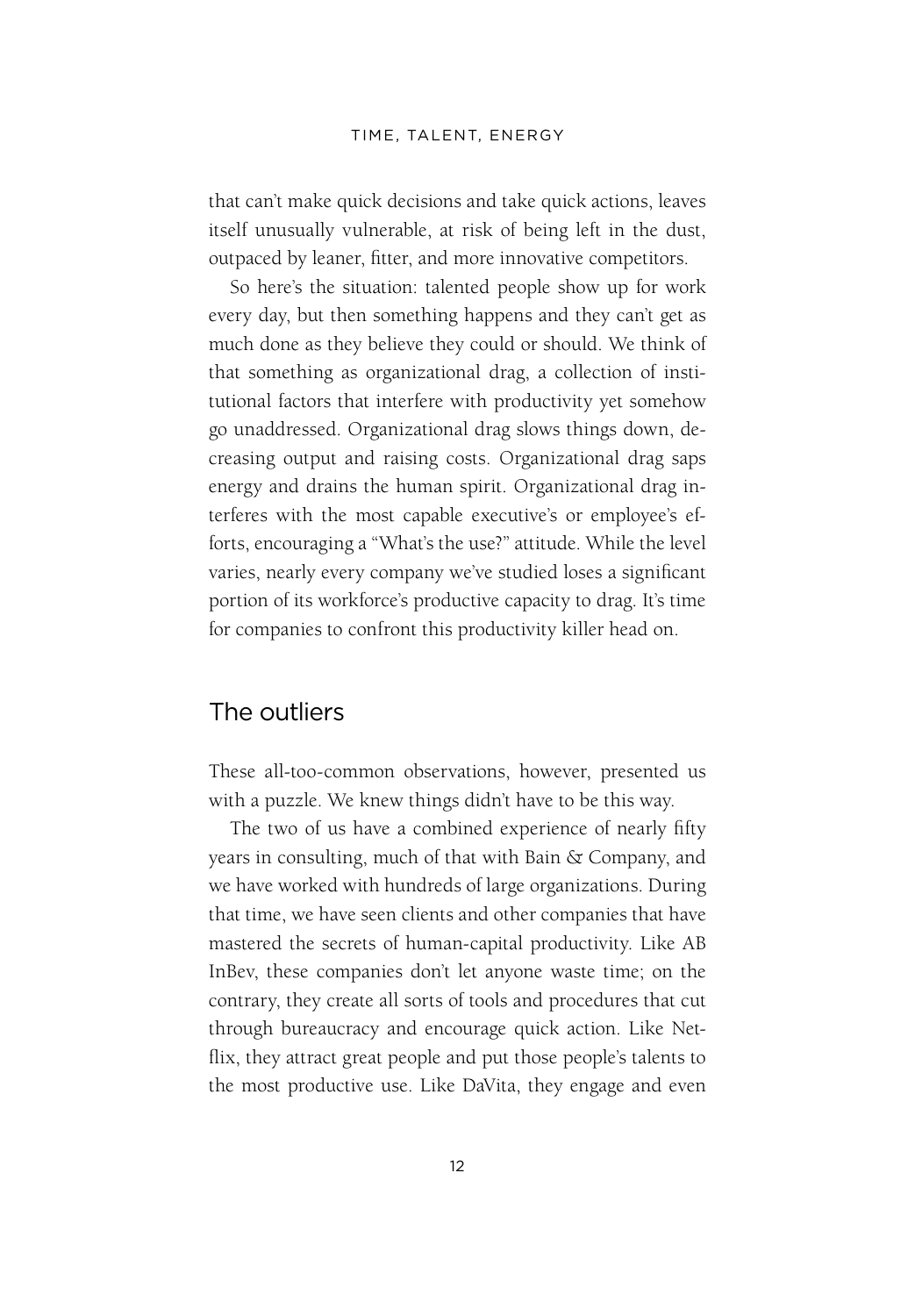inspire their employees. Look at nearly any industry and you are likely to find outliers like these: Nordstrom in retail, Ford in manufacturing, Spotify and Salesforce.com in the webbased economy.

What accounts for the difference between such outliers and the rest of the pack? To find out, we embarked on a multiyear study of organizations. We conducted a series of organizational audits on twenty-five global corporations. We surveyed managers to understand what elements they believed most affected productivity at their company. We benchmarked the capabilities of each organization relative to best-in-class companies to determine whether it had the people, processes, and technology required to execute its strategy efficiently and effectively. We used people analytics, data mining, and other tools to assess how these organizations spent their collective time. We combed through calendar, email, IM, crowdsourcing, and other data, compiling and analyzing the implications for each company. We also examined external information from Gallup, Glassdoor, and other sources to understand how employees described working at their company in order to assess the level of engagement and advocacy of each company's workforce.

Parts of this research led to articles in *Harvard Business Review* and elsewhere. As far back as 2004, Michael Mankins advised senior leaders to "Stop Wasting Valuable Time" (September 2004). More recently, Michael and partners from Bain wrote about how most companies use and (sadly) squander their employees' precious time in "Your Scarcest Resource" (May 2014). Michael and others also examined the impact of teaming and deployment on productivity and performance, showing how the best companies are "Making Star Teams Out of Star Players" ( January– February 2013). The popularity of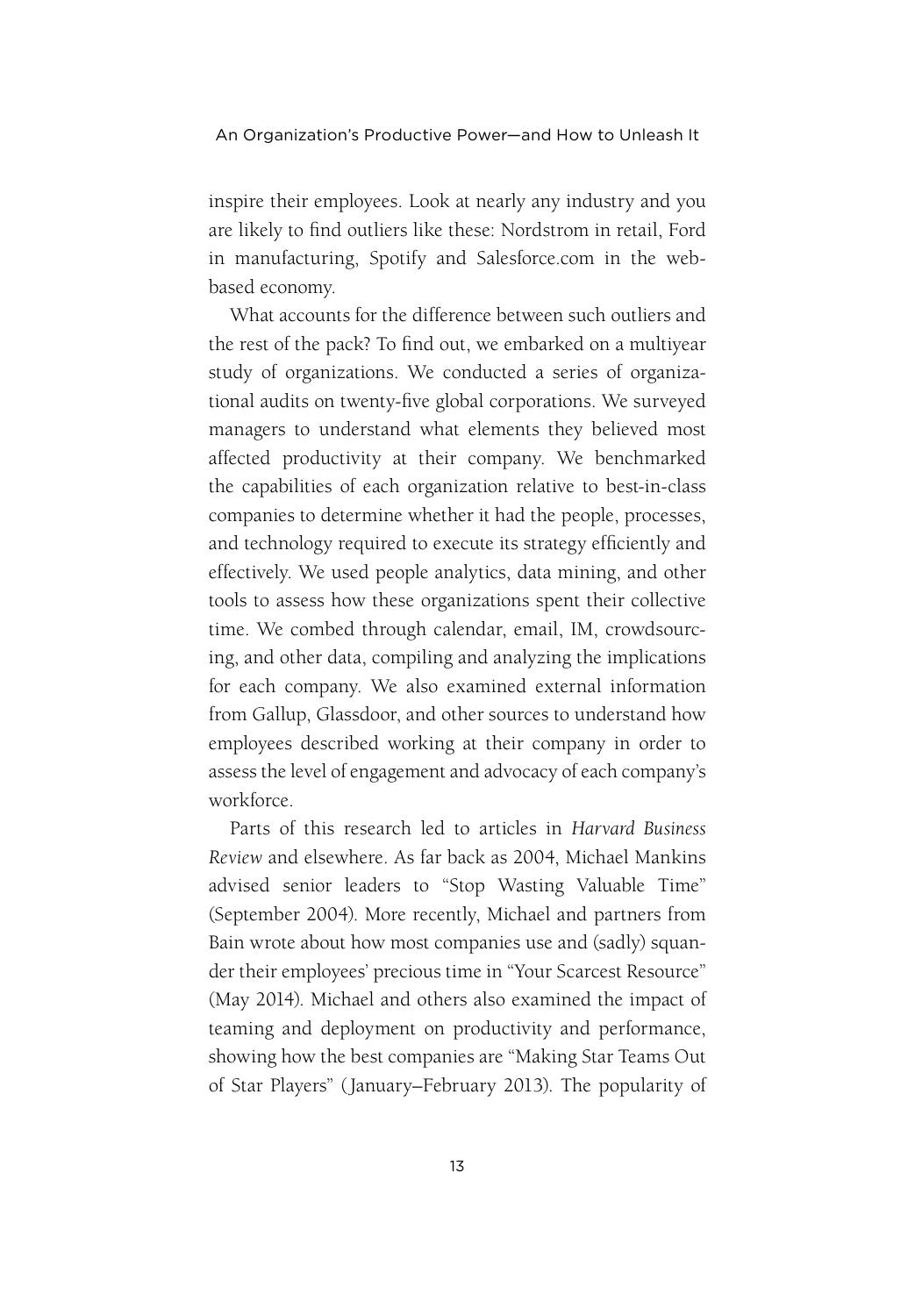these ideas with readers led to a series of digital articles for HBR, including, "Engaging Your Employees Is Good, But Don't Stop There" (December 2015). But there was more to be done: we wanted to study and quantify the overall impact of humancapital management on a company's productive power. So we commissioned the Economist Intelligence Unit, the businessto- business arm of The Economist Group, to mount a survey of more than three hundred executives from large companies worldwide.

The survey probed deep into people's assessments of their companies' practices. We started with basic questions, such as, "How many hours a week does the average employee in your organization work?" and "On average, how much work is conducted via teleconference and/or video conference?" Then we asked our respondents to diagnose their organization's strengths and weaknesses: "How much of your organization's productive power is lost due to inadequate employee skills, poor teaming and deployment, or lackluster leadership?" "How much is lost to insufficient automation or ineffective collaboration?" "What differences in productivity do you notice between employees who are merely satisfied and those who seem truly engaged or inspired?" We also asked respondents to share the best practices they had put in place to improve workforce productivity. We then compared the survey results with the experiences of our clients over the last thirty years.

## It's the organization

If we were to sum up the premise of this book in a few sentences, they would read something like this: It's not your employees' fault that they are not as productive as they could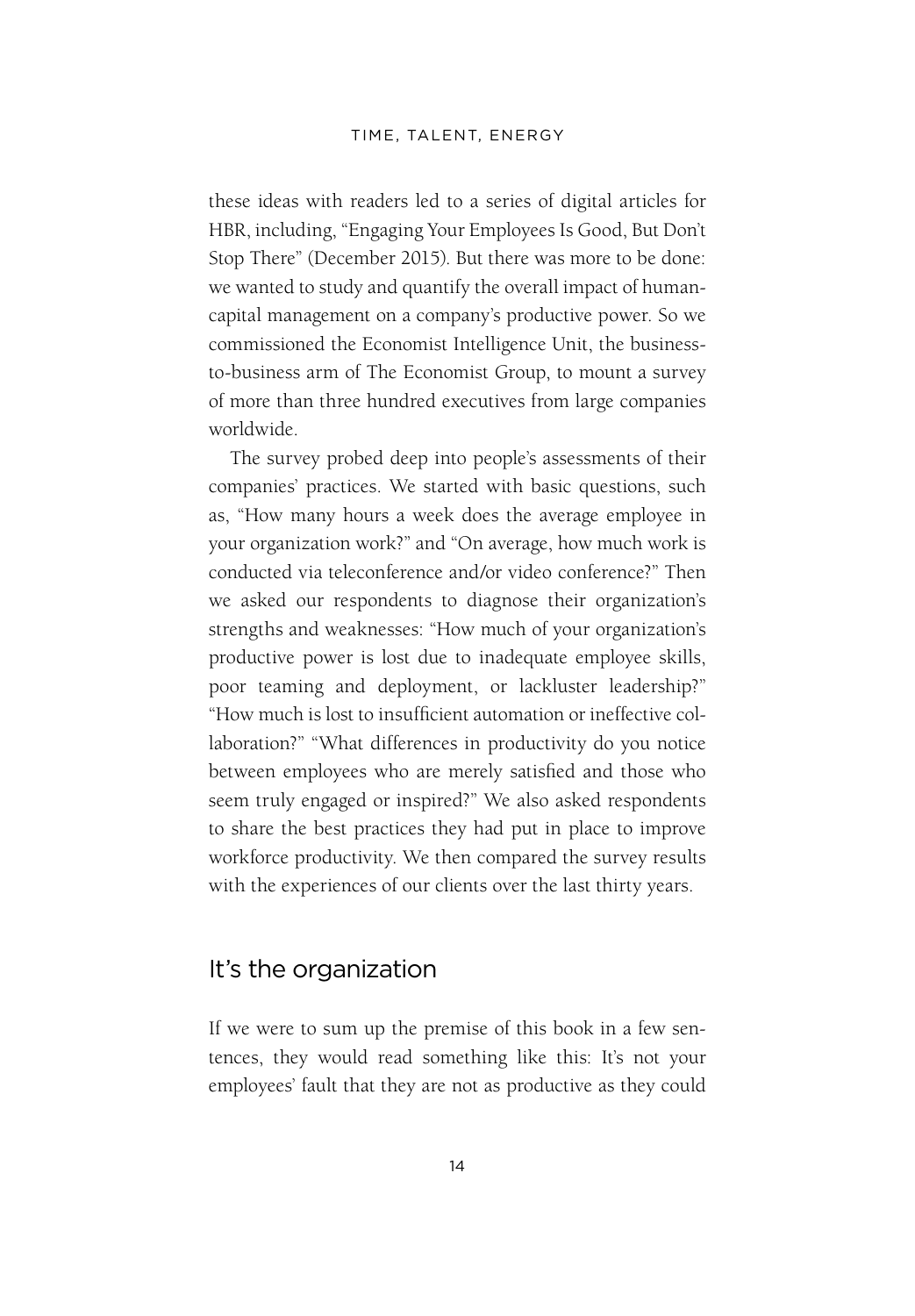or should be; it's your organization's fault. Workforce productivity is primarily an organizational problem and so requires organizational solutions. Unless companies identify and remove the organizational obstacles to getting things done, they will never generate great results.

To understand what this means, start with the basics. An organization is a collection of individuals with unique skills and talents. It is also a collection of hours, meaning the time that these individuals devote to the company. Both of these resources are inherently scarce. Talent? Warm bodies are readily available, but talented leaders are hard to find and a skilled workforce can take decades to assemble. Time is in even shorter supply, since no amount of money can buy a twenty-five-hour day. As for energy-the dedication, focus, and creativity each employee brings to every hour he or she spends at work— demoralized or frustrated employees, people who feel they are spinning their wheels, don't bring much energy. Those who feel they can accomplish great things typically bring a lot. The more energy people bring to the workplace, the higher the quality of output they produce.

Taken together, the three factors— time, talent, and energy determine an organization's productive power, its ability to generate output from a given number of people. What the outlying companies have learned is this: you have to *manage* all those resources to produce great results. This task is different from simply hiring good people or keeping a lid on head count, because an organization is far more than individuals performing specific tasks according to some predetermined timetable. Unleashing the productive power of a company's workforce requires looking at the totality of the organization. You wouldn't invest your financial capital without an overall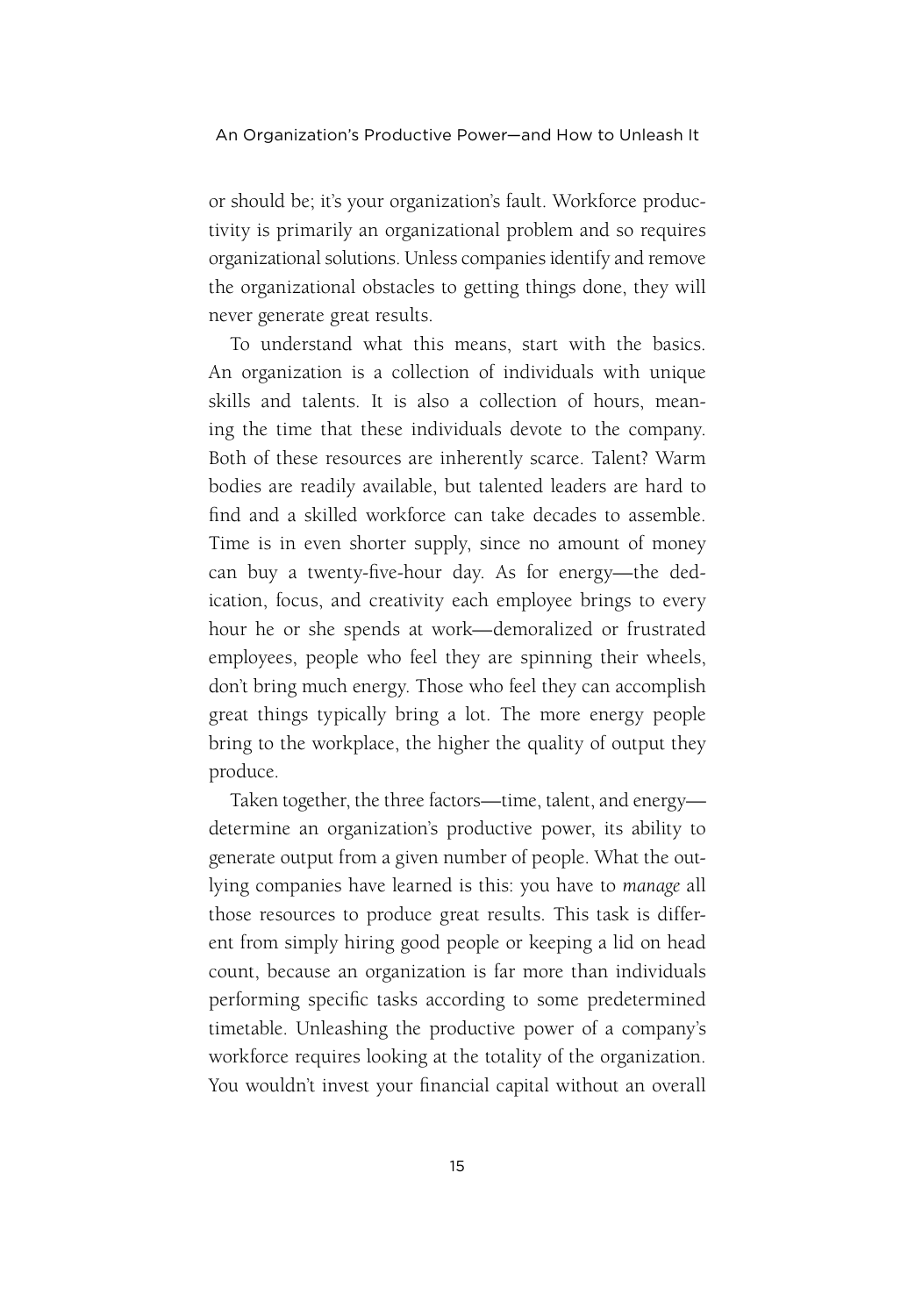plan and without analysis that shows you how each investment fits into that plan. So it is with human and organizational capital: you have to look at the big picture. And you have to invest in a way that helps to change the entire organization rather than slapping a bandage on this or that aspect of the problem.

As intuitive as this approach to performance may be, nobody really thinks about it this way. Most of the research and writing on output and productivity focuses on actions individual employees can take to improve their personal productivity, or on steps companies can take to improve efficiency. Much of this advice is helpful, but its effects are often circumscribed by the organization. Employees are coached to copy the habits of highly effective people, for instance, but they're typically told very little about how to make these practices work when they run counter to the habits of the organization. Executives learn to restructure and reengineer in order to improve efficiency, but they don't learn how to change the cultural factors that often have a bigger impact on output than the processes themselves. And, of course, talent management gets a lot of attention. But many common techniques for identifying, appraising, developing, deploying, and teaming difference-making talent are rooted in out-of-date human resources practices that have failed to deliver the intended results. Frustrated with these tools, some executives have led a backlash, reflected in a slew of articles explaining "why we love to hate HR." But what's left has an "execute or execute" flavor to it. When a star player fails to accomplish a herculean business goal, overcoming any number of organizational obstacles, executives are advised to replace the failure with someone who can get the job done.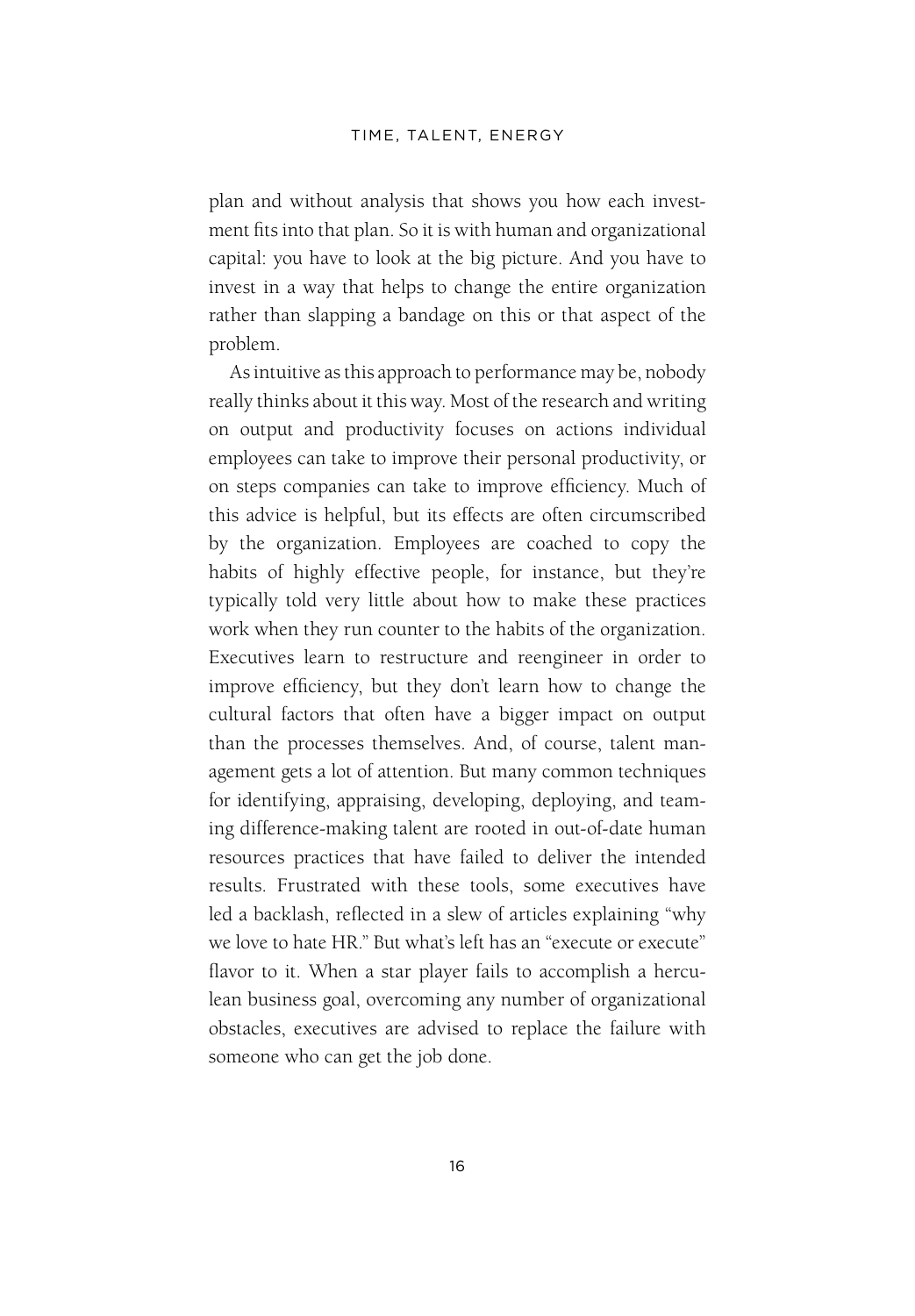## Quantifying the possibilities

The survey research enabled us to create a quantitative model of three critical concerns: how much productive power companies lose to organizational drag; to what extent they can compensate for that deficit through astute talent management; and how much productive capacity can be further enhanced by tapping into the discretionary energy of their workforce. This allowed us to assess the gap between the most successful companies and their average- performing peers. The model shows the big picture that we think organizations need to consider. It also allows us to estimate the numerical effects of the various factors that come into play, thereby assessing whether it's really worthwhile to invest in changing things. To be sure, the data is based on self-reported estimates and so must be treated with some care. But the survey numbers generally fit closely with estimates based on our own experience. They also match specific productivity studies conducted by our colleagues at Bain and by our clients. And they certainly indicate the orders of magnitude that a company has to deal with as it considers reshaping its organization to unleash workforce productivity.

So here's what we found, in broad terms:

Organizational drag wastes time and undermines productivity. The average company loses more than 20 percent of its productive power to organizational drag— all the practices, procedures, and structures that waste time and limit output. Organizational drag is an inevitable and sometimes invisible force that slows the metabolic rate of a company and affects its health. It's a chronic illness like high blood pressure—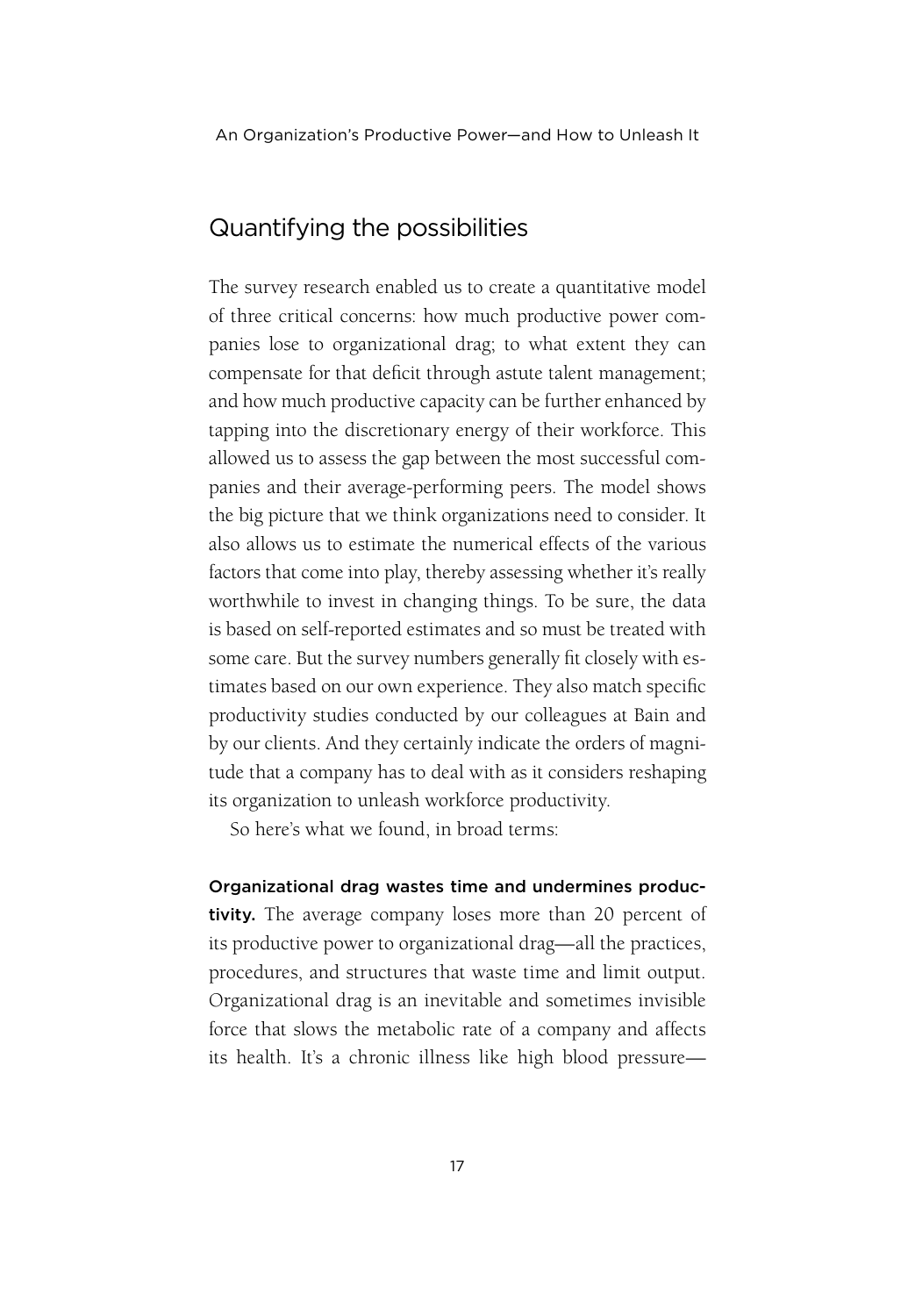you have to manage it all the time or it will get the best of you. Because of organizational drag, most companies have a productivity deficit. They produce far less than they could or should.

This deficit may in fact be significantly more than 20 percent. In our work with clients, for example, we typically find that 25 percent or more of the typical line supervisor's time is wasted *just in unnecessary meetings or e- communications*. If you're that supervisor, you're spending more than a day a week doing nothing but needless interaction. You're in meetings that should never have been scheduled or that you shouldn't have been invited to. You're responding to emails that should never have been sent or that shouldn't have reached your inbox.

Good talent management can compensate for some of the productivity that's lost to organizational drag. As if acting on instinct, companies often try to make up for lost productive power by hiring, developing, and retaining better talent, and by deploying that talent in ways that boost productivity. But we found that the typical company makes up less than half the productive power lost to organizational drag through talent management alone.

Of course, great talent—the individual who is significantly more skilled or inspirational than others— is much more productive than average or mediocre talent. So it isn't surprising that the top companies we studied have a slightly better- thanaverage mix of great people. Beyond the raw mix, however, we found that the best- performing companies focused their best talent in a few critical roles. In essence, these companies have more "difference makers" *and* they assign these exceptional individuals to roles where they will have the biggest impact on the company's performance.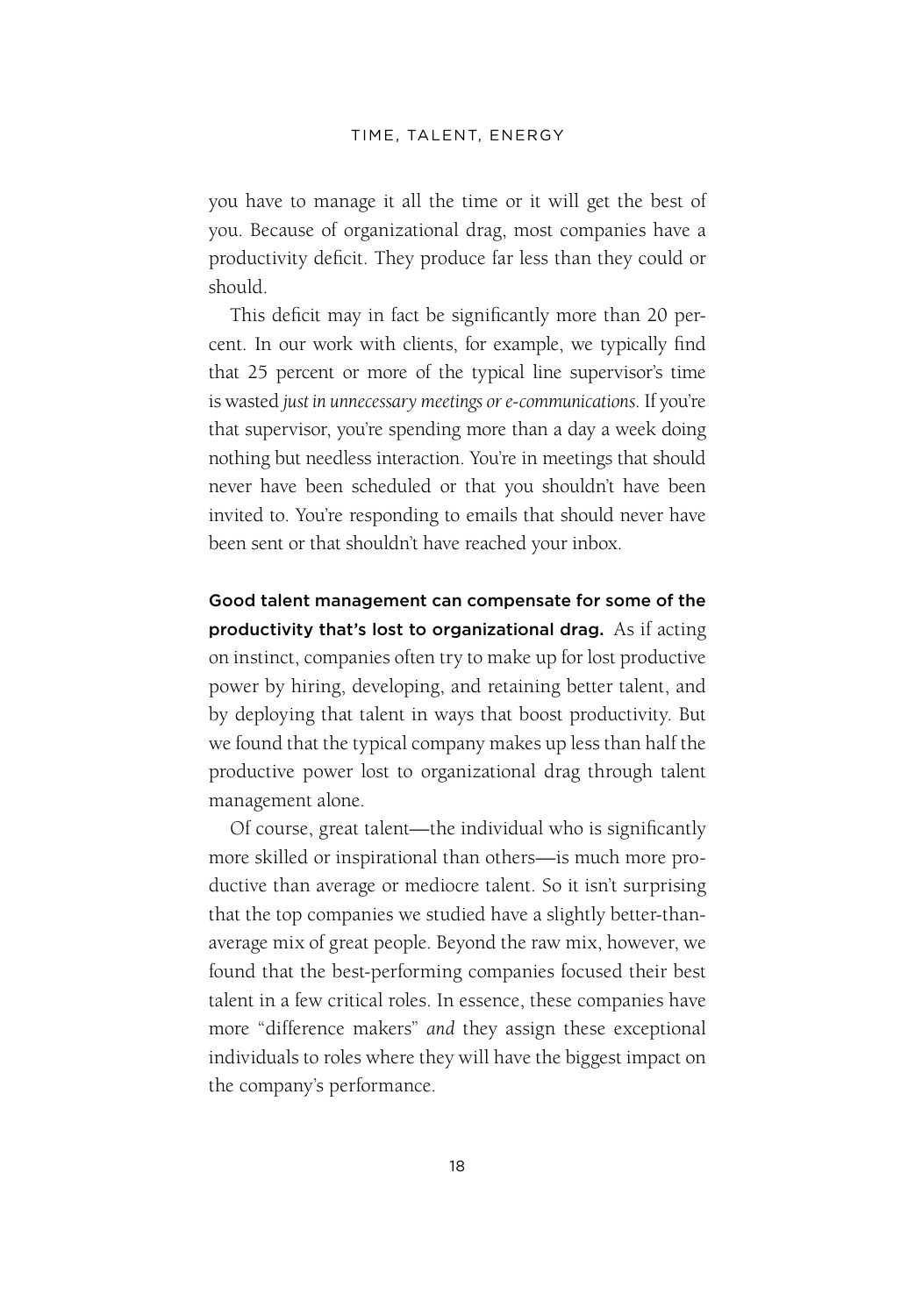#### An Organization's Productive Power—and How to Unleash It

The most productive companies are also far more disciplined in how they assemble and deploy teams. They aren't afraid to create all-star teams when they're confronted with mission- critical initiatives. They take steps to ensure that all of their teams can collaborate efficiently and effectively to get things done. In short, the outliers recognize that teaming is *more* important than simply bringing in great talent, because most work gets done in teams.

Employee engagement and inspiration can make up more of the lost productivity. Most companies have tried hard to engage their employees. Some have even set out to inspire their workers. This is how companies hope to release the discretionary energy people bring to work.

And it's true: these steps can often have a tremendous impact on productivity. Our research suggests that an employee who is satisfied with his or her work is 40 percent more productive than an unsatisfied one. But an engaged employee is 44 percent more productive than a satisfied worker, and an employee who feels inspired at work is nearly 125 percent more productive than a satisfied one. In short, an organization would need about two-and-a-quarter satisfied employees to produce as much as a single inspired worker. The higher the percentage of engaged and inspired employees in your organization's workforce, the higher its productive power.

As we noted, time, talent, and energy taken together explain an organization's productive power. But companies concerned with their organization will have to face a sad truth: all but the very best companies lose so much of their productive power to organizational drag that they can only just make up for the loss through talent management and employee engagement.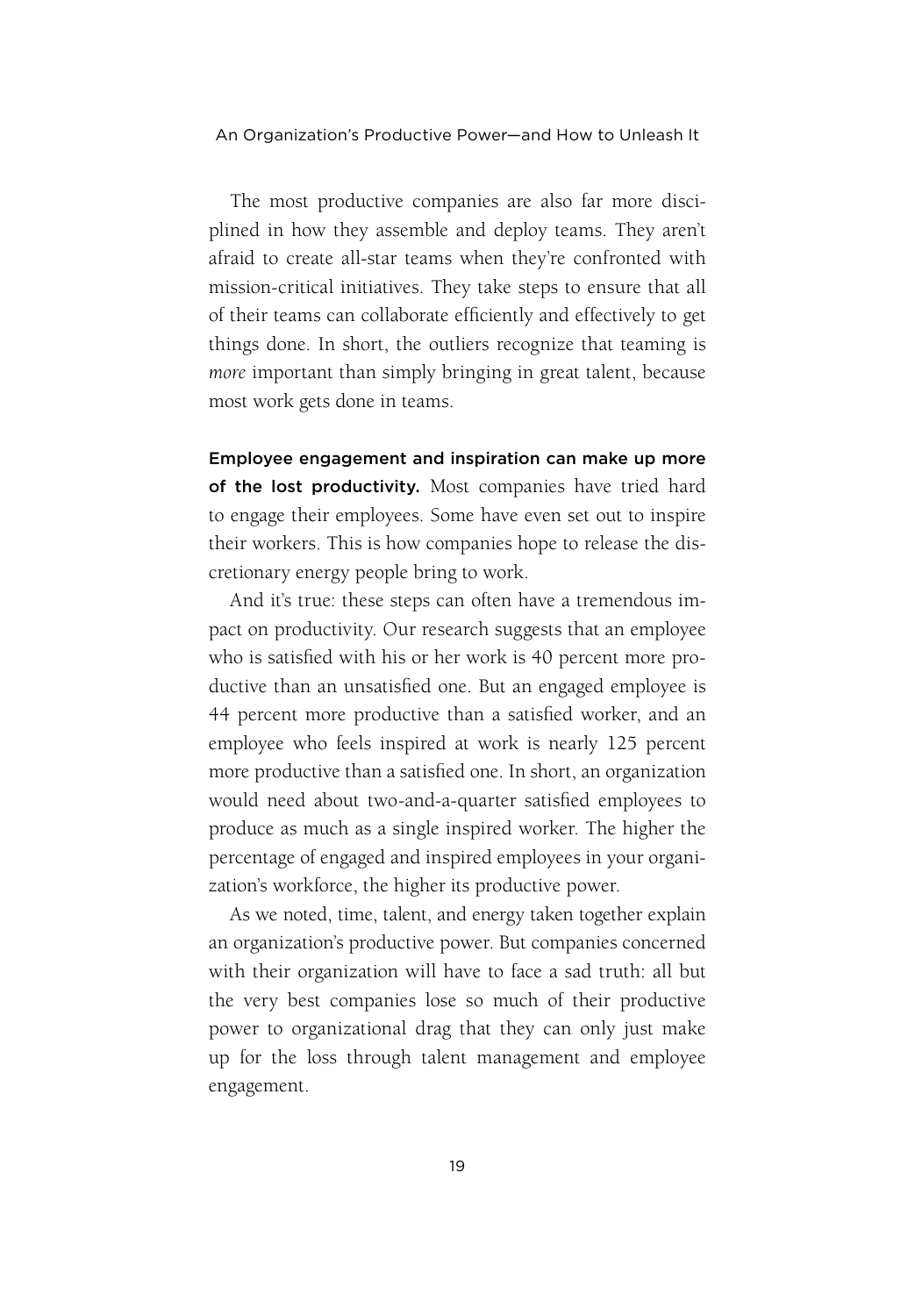## The productive power index

To understand the magnitudes involved, it helps to think of an organization's productive power as an index. We assume that a company starts with 100—the output it should produce with an average mix of largely satisfied employees who can devote 100 percent of their time to productive work. That's the top line in figure 1-1.

From this base of 100, we subtract the productive power lost to organizational drag— all the factors that waste time and prevent employees from being as productive as they could be. That's the next line in figure 1-1. As you can see, the average company loses 21 percent of its productive power to organizational drag. The index plunges to 79.

Now let's add the gains (or losses) that organizations realize from their mix of talent, collaboration practices, and

#### **FIGURE 1-1**

#### **The average company barely offsets organizational drag through its talent and energy**



Productive Power Index: Companies in the Bottom Three Quartiles (%)

*Source:* Bain/EIU research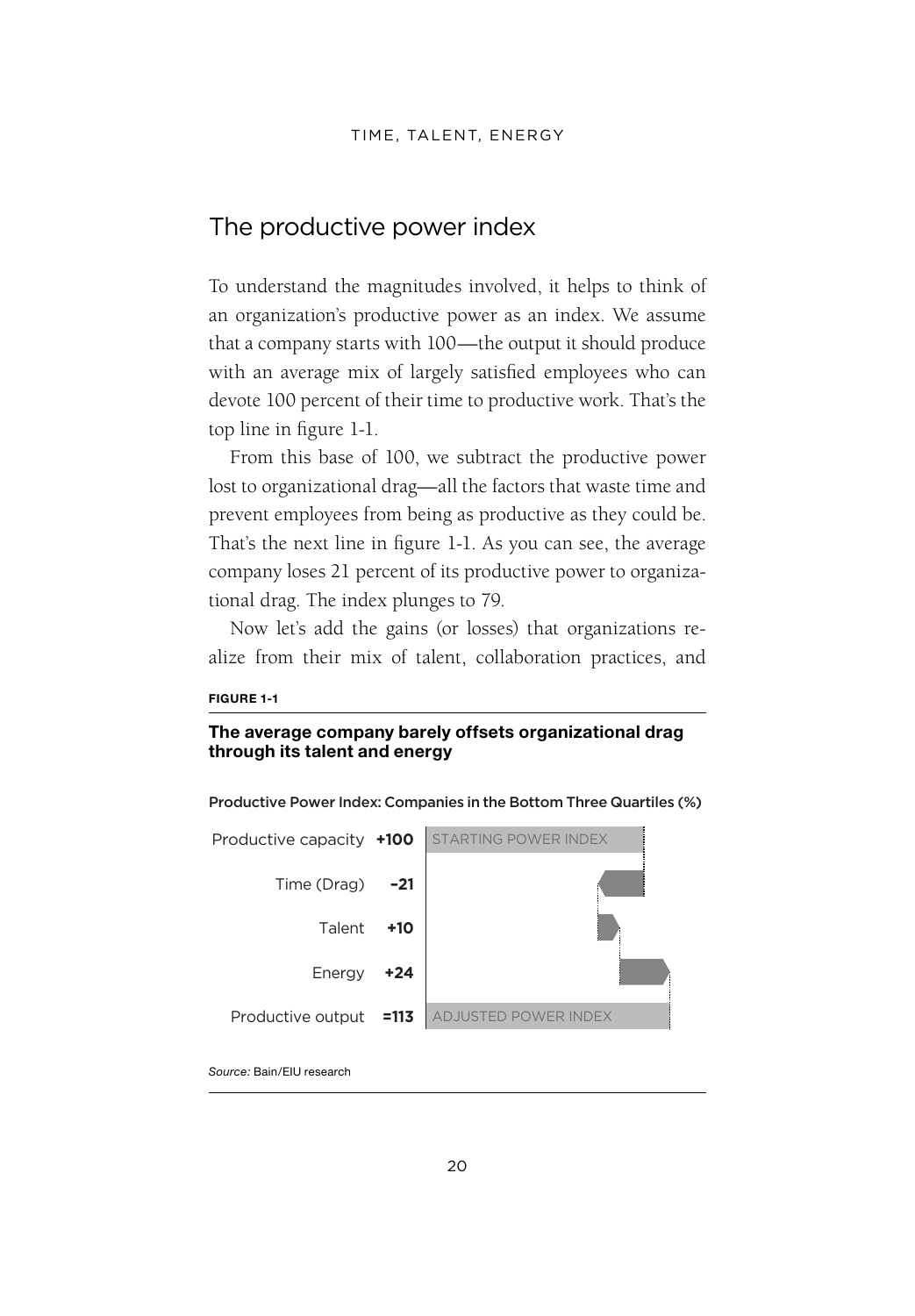approaches to teaming and deployment. The average company gains back 10 points on the index from talent management, bringing the index score up to 89.

Finally, we add (or subtract) the productivity impact of having more (or less) satisfied, engaged, and inspired employees. This is a powerful factor: the average company gains another 24 points from its employees' level of engagement. Even so, look at the overall result. On an indexed basis, the average company barely pokes its head above water. Its productive power index stands at 113, compared to a starting point of 100.

Now let's examine the difference between the best companies— the top quartile in our survey sample— and the rest, meaning the average of the remaining three quartiles. That gap is stunning, and it's a good indication of how top players like Netflix or AB InBev outstrip the competition by running a better organization.

Look closely at the upper graphic in figure 1-2. Using the same procedure as in figure 1-1, we calculate the effects of organizational drag, talent management, and the energy generated by the companies' levels of engagement and inspiration. As the graph shows, the bottom three quartiles in our sample manage time, talent, and energy to generate a productive power index of just 102. Talented people come in the door, sure. But the organization drags them down, and the companies' leaders can't compensate either through better talent management or through higher levels of engagement and inspiration.

But the top quartile is quite different, as shown in the lower graphic in the same figure. Companies in this group lose far less to organizational drag, only 13 points as compared to 24 for the other three quartiles. They also make up far more of that loss through talent and energy. These companies have better people. They team and deploy those people more effectively,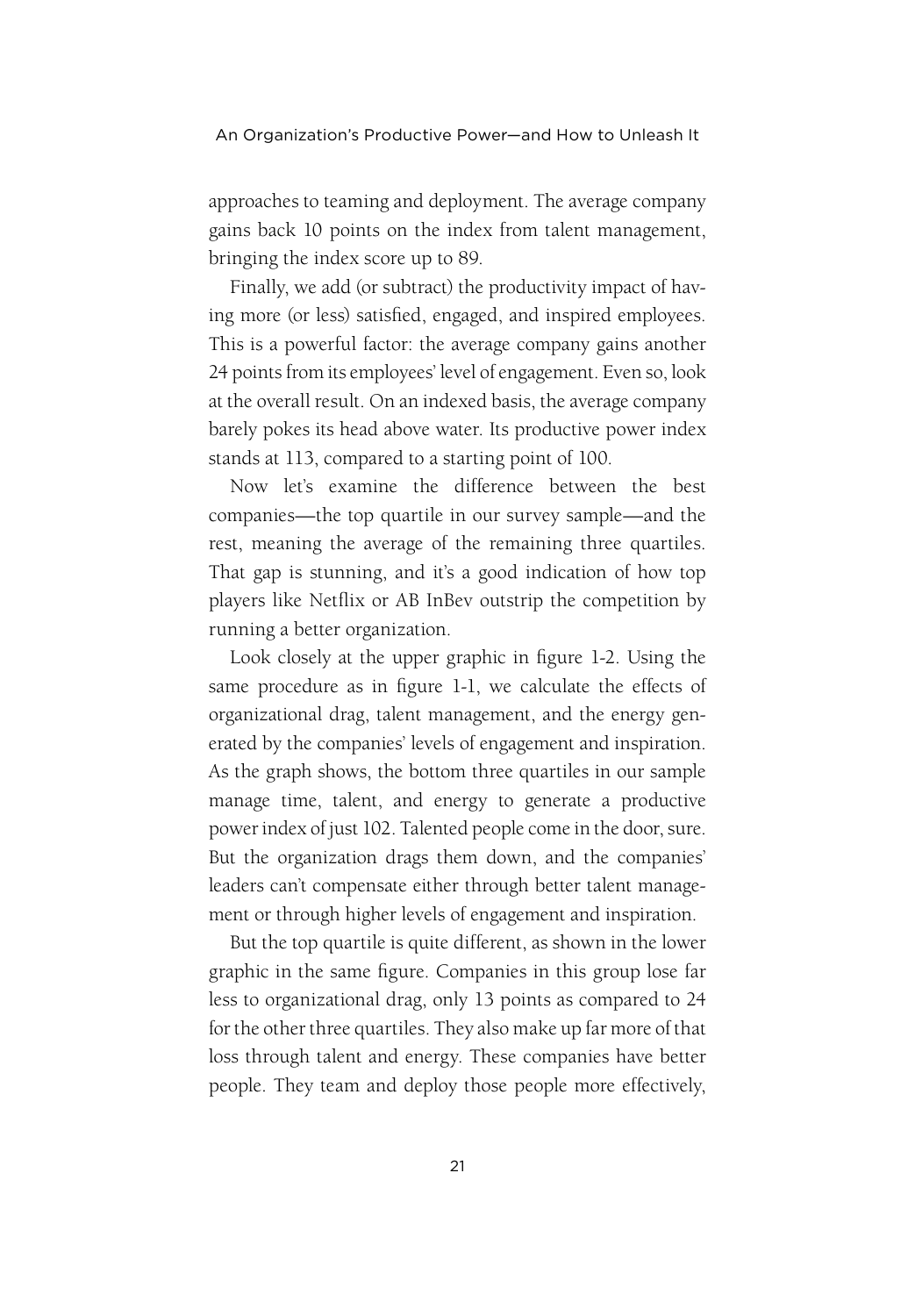#### **FIGURE 1-2**

#### **The best versus the rest**

#### Productive Power Index: Companies in the Bottom Three Quartiles (%)



#### Productive Power Index: Companies in the Top Quartile (%)



*The best can produce 1.4 times as much with the same resources, and this difference compounds every year.*

*Source:* Bain/EIU research

and they foster better collaboration. They also engage and inspire employees to invest more of their discretionary energy in the company's success. That's how they generate a productive power index of 144, or over 40 percent more than the average of the other three quartiles.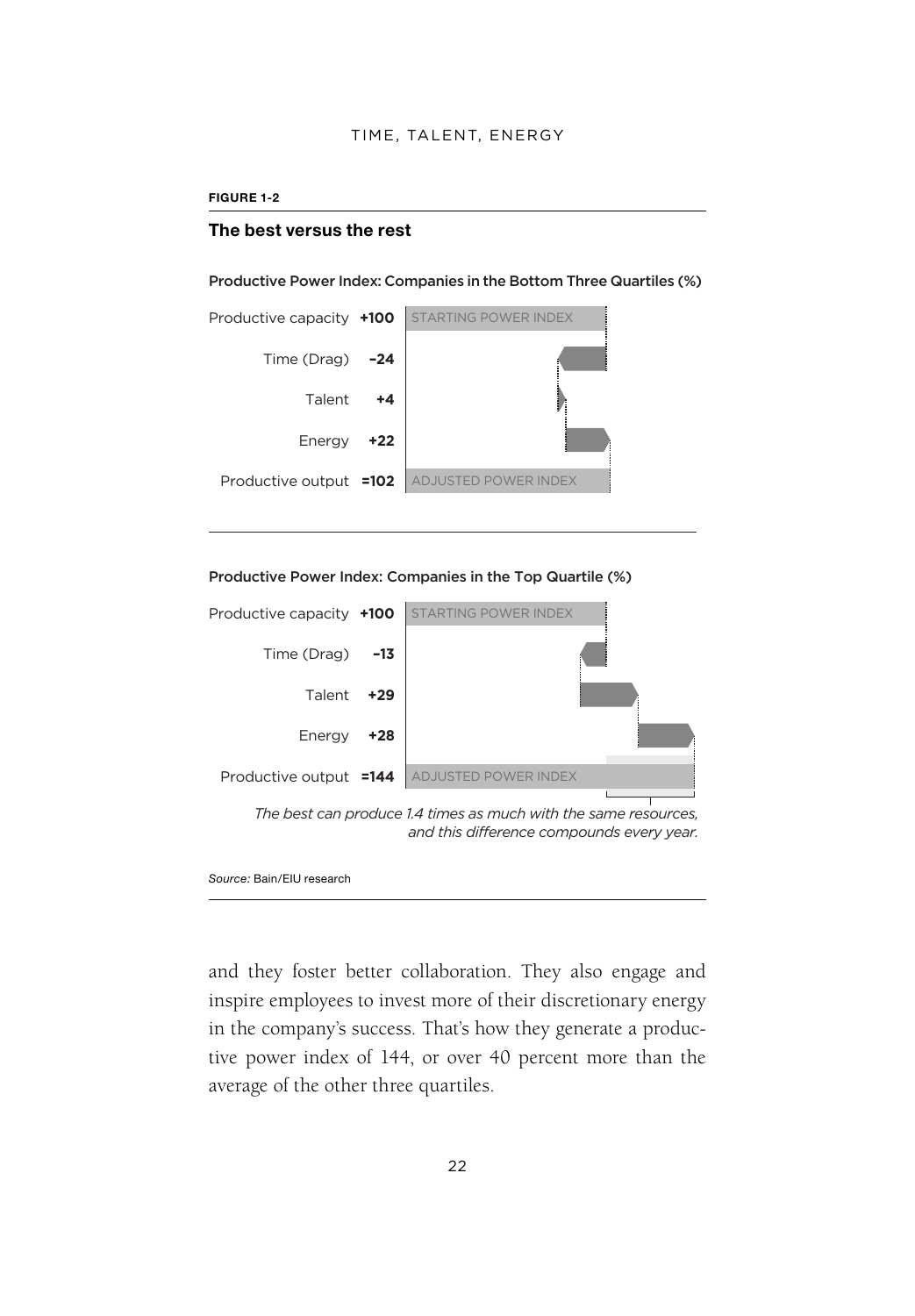#### An Organization's Productive Power—and How to Unleash It

In short, the best companies are nearly half again as productive as the rest, purely as a result of the way they manage their organization's scarcest resources— time, talent, and energy. These companies get more work done by lunchtime Thursday than the rest accomplish all week, and with higher quality. They don't have to worry about cutting head count to boost efficiency, simply because they are so productive. They outpace the competition year after year. The size of the prize is enormous.

## How productive is your organization?

This diagnostic test will help you create a quick qualitative assessment of your organization's productive power, along with the factors that most affect it. It is not intended to be an in- depth assessment of time, talent, and energy, only an indicator. For a full diagnostic of your company, please visit our website: www.timetalentenergy.com.

#### TIME

The term "productive output" as defined here means work conducted by employees to advance specific objectives that produce business results. If employees were to work productively and efficiently for 100 percent of their time, they would generate productive output of 100 percent. In reality, an employee typically faces constraints that impinge on 100 percent efficiency. Several factors that can cause loss of productive output are:

- Employees lack sufficient direction to know what to do.
- Employees lack the skills and capabilities required to best do their work.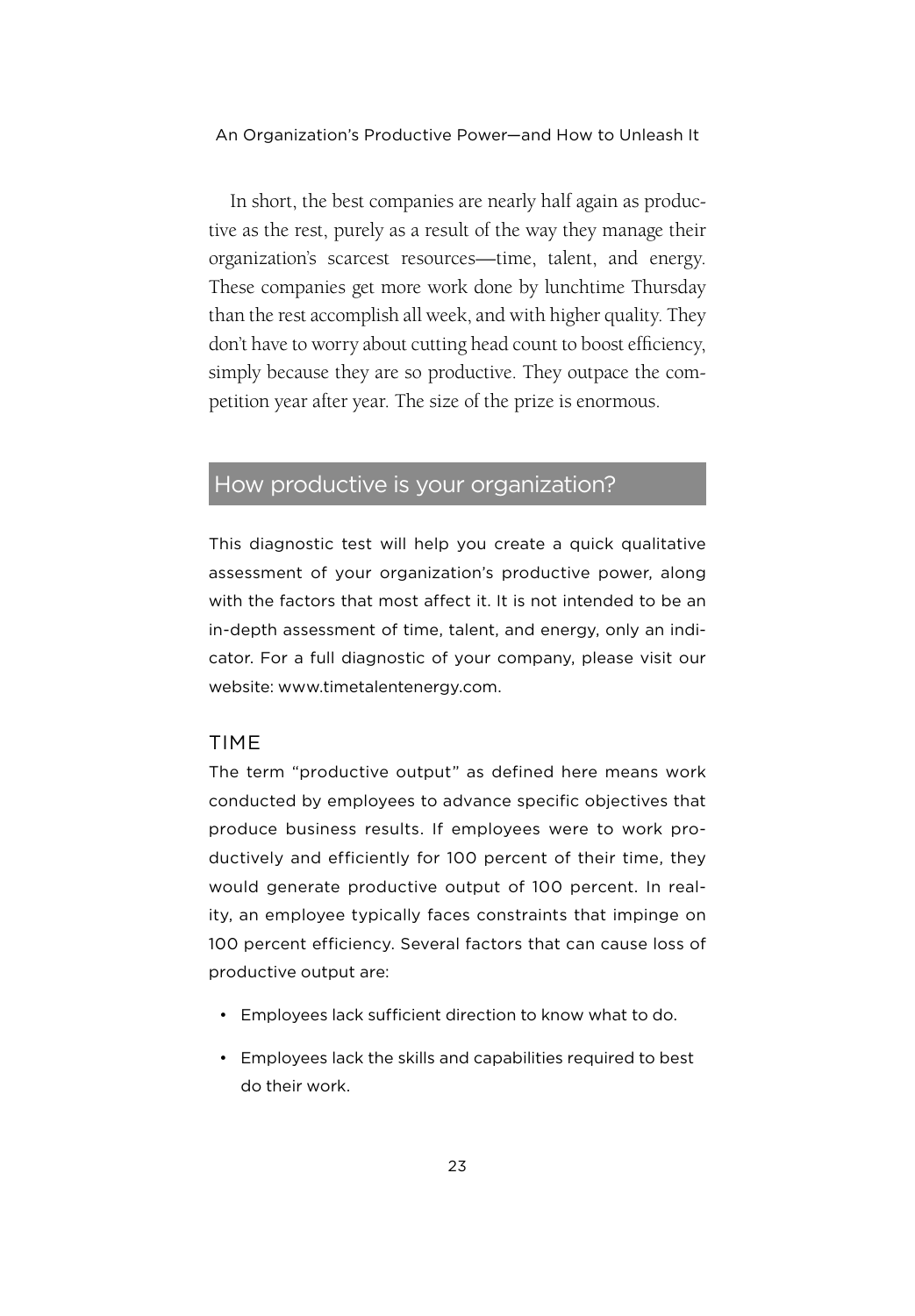- The organization lacks the systems, processes, and tools to enable people to do their work efficiently.
- The organizational structure gets in the way and results in work taking more time than it should (e.g., bureaucracy and hierarchy).
- People work together in ways that are inefficient and ineffective (e.g., poorly managed meetings).
- The culture leads people to work on tasks that do not advance a specific business outcome and/or do not produce business results (e.g., a culture of overpreparedness, excessive stakeholder management, or risk aversion).
- People are not satisfied with their job or the workplace and therefore do not devote their energy and attention to doing their work efficiently and effectively.
- Other.
	- 1. How many of the factors listed do you experience at your organization?
		- a. 0 or 1 factors
		- b. 2 or 3 factors
		- c. 4 or more factors
- 2. On average, how many hours do you or members of your team spend in meetings each day?
	- a. Less than 3 hours
	- b. Between 3 and 6 hours
	- c. More than 6 hours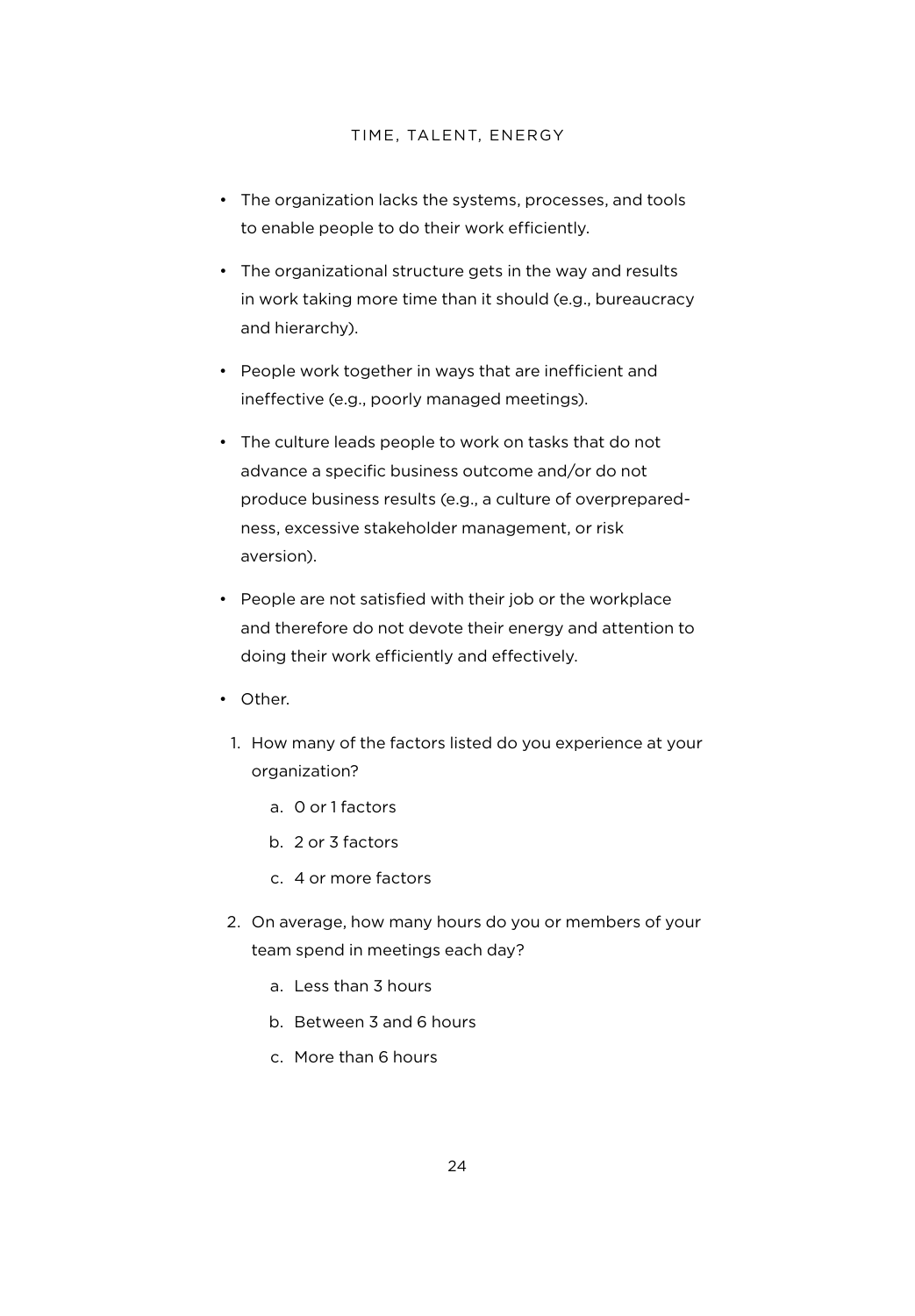#### An Organization's Productive Power—and How to Unleash It

- 3. How many layers of management are there between front-line employees and the CEO at your organization?
	- a. Fewer than 6 layers
	- b. Between 6 and 8 layers
	- c. More than 8 layers

#### TALENT

Talent refers to the capabilities of the people in the organization, how they are deployed, and how they are teamed. Please answer the following questions with white-collar workers in mind.

- 4. What percentage of your workers are high performers or "A-level" talent (that is, among the very best available in their industry or field, not just in your company)?
	- a. More than 25 percent
	- b. 10 percent to 25 percent
	- c. Less than 10 percent
- 5. How effective is your organization at identifying the company's difference makers and placing them in roles where they can make the greatest difference?
	- a. We are great at identifying the difference makers and placing them in mission- critical roles.
	- b. We know who the difference makers are and which roles are mission critical, but we don't always get the right people in the right roles.
	- c. We lack the processes to identify difference-making talent or we don't have a clear articulation of the mission- critical roles.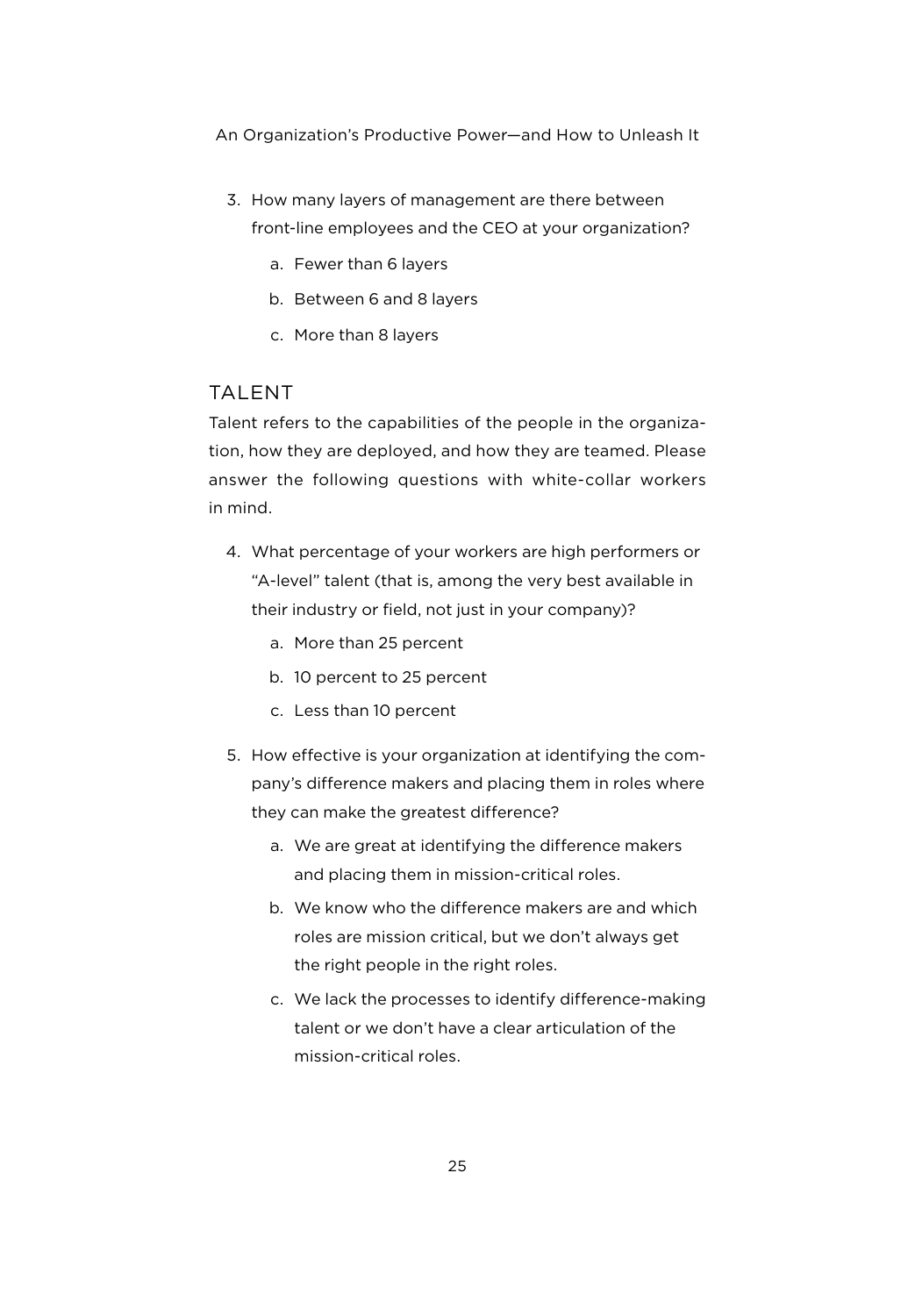- 6. In your experience, when your organization has launched a new initiative that was critical to business success, how has it approached forming a team to drive the initiative?
	- a. The organization generally creates a team made up entirely or predominantly of high performers.
	- b. We typically pick a high performer to lead the team and let the rest fall into place.
	- c. The organization generally creates teams composed of people who were available.

#### ENERGY

Energy refers to whether people are engaged and inspired by their job, the organization they work for, and the people they work with, and is reflected in how much they are willing to contribute to their company. Please answer the following questions with white-collar workers in mind.

- 7. What percentage of your organization's employees are "inspired"? Inspired people are those who, because of their work, the company's purpose, and the relationships with the people they work with, are vocal advocates for the company and are committed to doing extraordinary things to contribute to it.
	- a. More than 50 percent
	- b. 25 percent to 50 percent
	- c. Less than 25 percent
- 8. Does your organization have a culture that drives both performance and engagement?
	- a. Yes, our culture effectively drives both performance and engagement.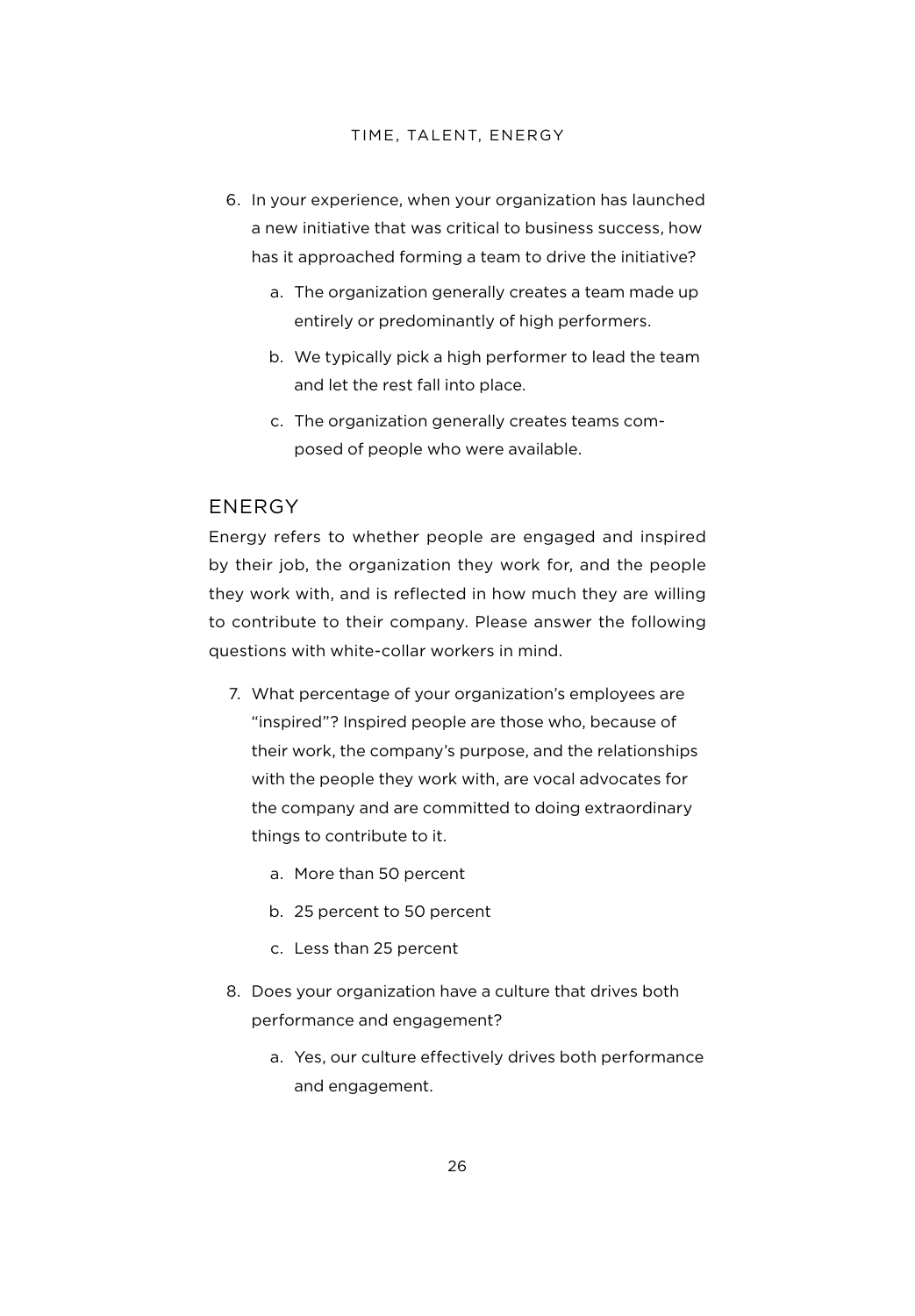- b. Our culture drives performance or engagement but not both in equal measure.
- c. No, our culture does not effectively drive performance or engagement.
- 9. Does your organization have a formal program to help employees become inspirational leaders?
	- a. Our organization provides significant leadership development, including inspirational leadership.
	- b. Our organization provides leadership development but does not emphasize inspirational leadership.
	- c. Our organization provides limited formal leadership development.

### SCORING

Tally up your scores. All "A" answers receive 2 points, "B" answers receive 1 point, and "C" answers receive 0 points.

- 14 to 18 points: High. Your organization is likely a high performer on time, talent, and energy. We encourage you to review which area you scored lowest in and use this book to amplify your already high performance.
- 7 to 13 points: Medium. Your organization is likely an average performer on time, talent, and energy and may be losing 20 percent to 30 percent of its productive power compared to the best performers.
- 0 to 6 points: Low. Your organization is likely losing considerable productive power, up to 40 percent compared to the best performers.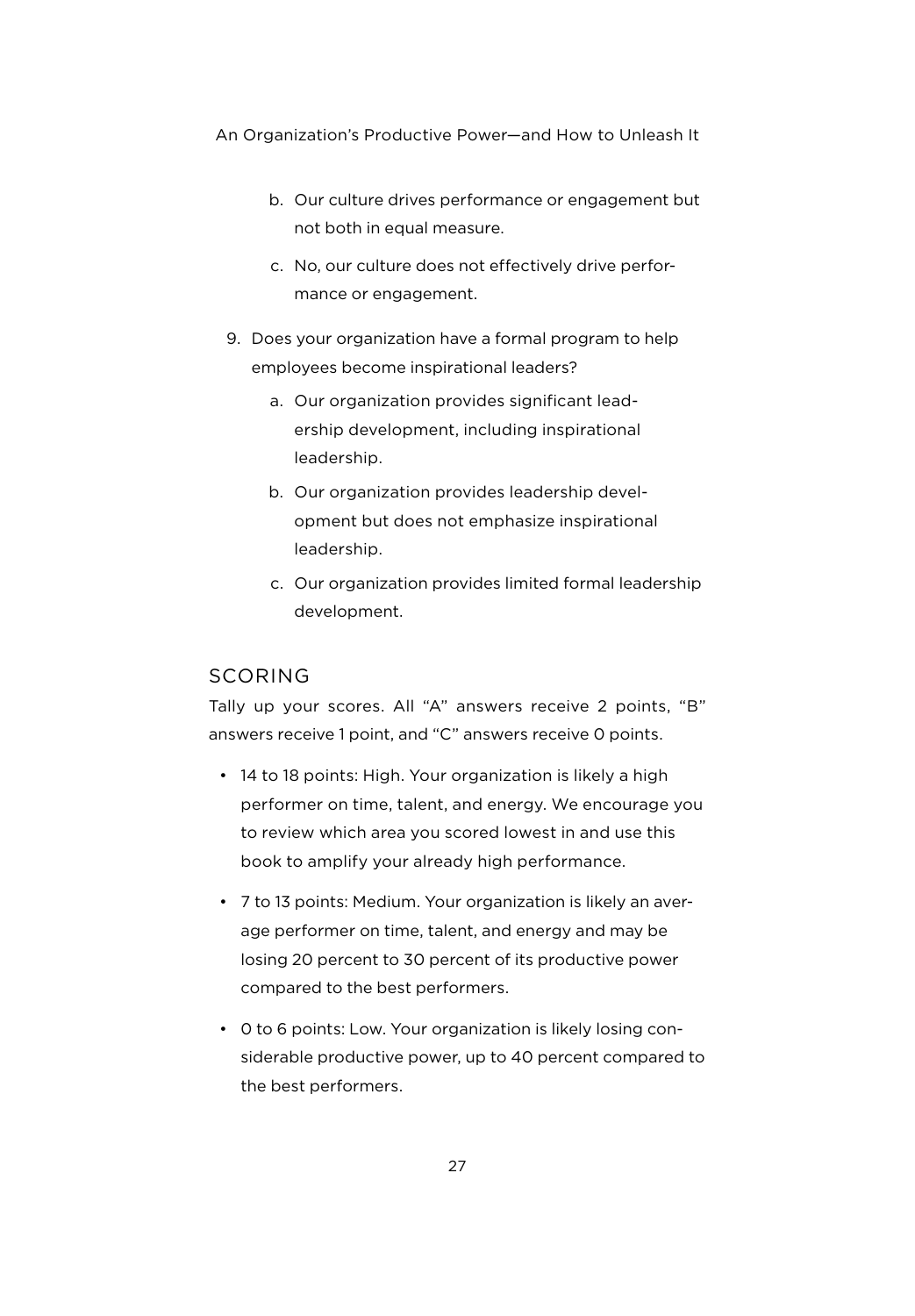Take note of your overall score and your score for each component of time, talent, and energy. Where is your organization the weakest? Where is it the strongest? The component with the lowest score is potentially the most valuable lever for initial attempts at improving your organization, but making incremental changes to your strong areas can also deliver significant value.

## What you'll find in this book

All these statistics can sound pretty theoretical. But the chapters that follow will put flesh on the numerical bones.

Part One is about managing time, because if you don't manage time well, you can't do anything else. Chapters 2 and 3 trace the sources of organizational drag— all those meetings, all that e- communication, all those complex bureaucratic structures. They describe in detail how companies can manage their time better, how they can streamline their operations, and how they can rid themselves of the most common impediments to productivity. They will also share the practices that leading companies implement to liberate unproductive time. Follow these prescriptions and you'll already be ahead of the pack.

Part Two focuses on talent and teaming— the second piece of the puzzle. Chapters 4 and 5 explore the power of effective talent management. You'll get some new ideas on attracting, developing, and retaining the great people any organization needs. We'll describe how to determine where your organization needs better people—"difference makers"—in order to produce great performance. You'll also learn what seems to be hidden from too many organizations— the tremendous effect of great team-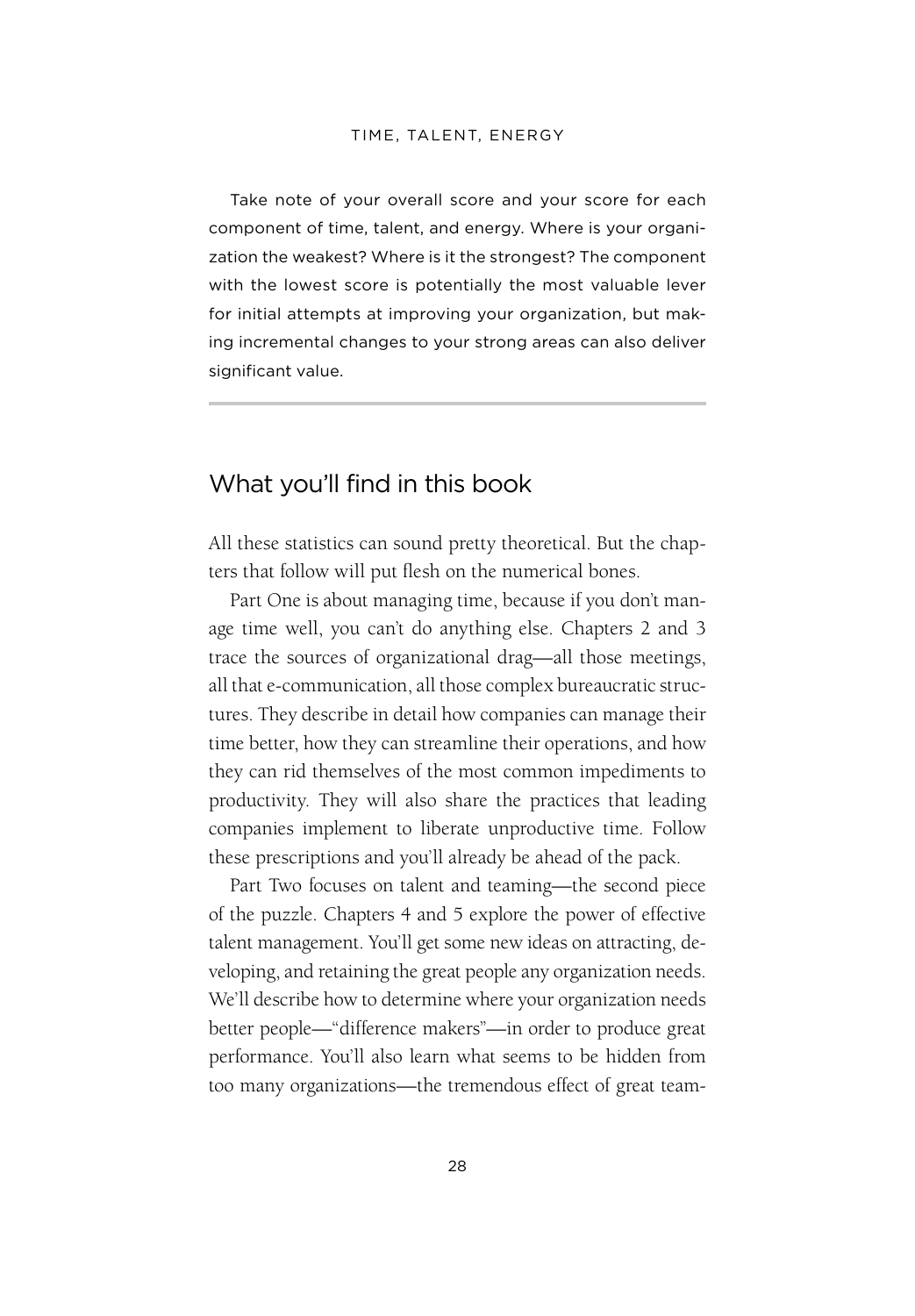ing and collaboration— and how to tap into its power. Hint: it's all about where and how you deploy these difference makers.

Part Three turns to the last factor that determines an organization's productive power: that sometimes squishy issue of discretionary energy. Chapters 6 and 7 take a hard-nosed look at the power (and limits) of engagement, and at the remarkable effects of inspiration. They describe the practical steps companies can take to inspire their employees, and they examine why those seemingly practical moves so often fail. The chapters also discuss that elusive concept of culture, which in some of the outliers seems to make all the difference. Culture isn't just part of the game, as former IBM CEO Lou Gerstner once wrote; it *is* the game. Our research and experience support this assertion.

Taken together, the actions we describe in these chapters are self-reinforcing and self-amplifying. Once built, an engaged and productive workforce becomes a company's army of advocates to customers and to prospective employees. You're essentially creating a virtuous circle: high levels of engagement make it easier to attract and retain great talent; better talent makes it easier to assemble skilled teams; these individuals and teams put pressure on the organization to simplify its structure and eliminate the time sinks that eat up their hours. When companies liberate people's discretionary energy in this way, work seems to have more purpose. An organization that accomplishes that feat doesn't just perform well; it soars.

A few outliers have already unleashed the productive power of their organizations in just this way. They have learned to manage their people's time, talent, and energy every bit as closely as they manage financial capital, and so they are leaders in today's economy. This book will show you how to join them at the head of the pack.